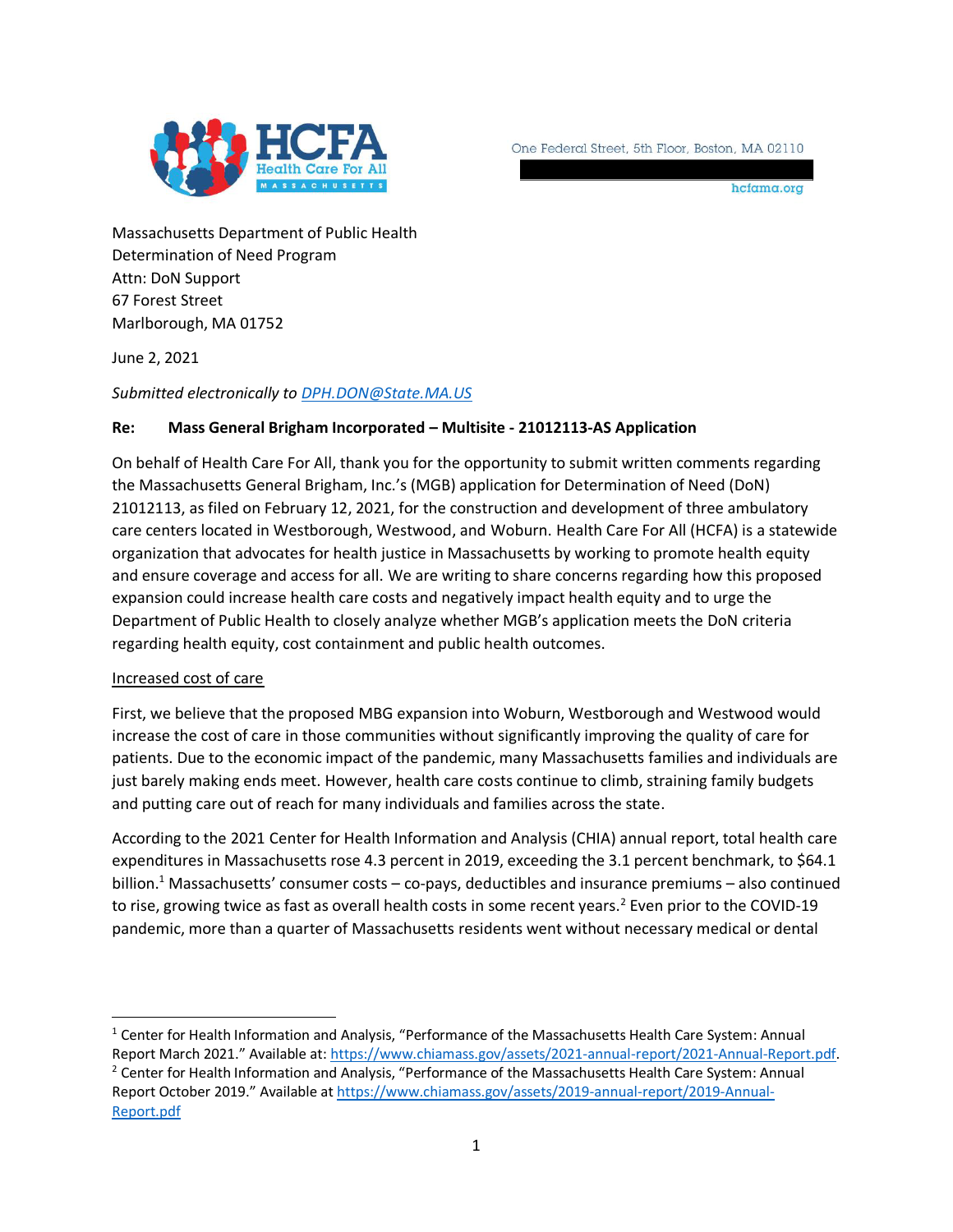care due to cost, despite the fact that most had health insurance coverage at the time.<sup>3</sup> Massachusetts residents identified lowering health care costs as their top priority for state policymakers, with 66% saying it was very important according to a January 2021 poll by the MassINC Polling Group.<sup>4</sup> Further increases to health care costs through the proposed MGB expansion would come at a significant cost to individuals and families who simply cannot afford it.

We are concerned that MGB's expansion plans would threaten the financial viability of local lower-cost providers and community health care systems, as higher-priced providers and services replace existing providers. For example, according to CHIA, among the six highest-volume hospitals in the state, payments per major outpatient surgery were nearly twice as high at Mass General and Brigham and Women's hospitals as the lowest-paid high-volume hospital.<sup>5</sup> Furthermore, the size and market influence of MGB will make it more difficult for commercial insurers to negotiate rates and ultimately lower the cost of health care services, which in turn translates to higher costs for both consumers and small businesses.

## Health equity

 $\overline{a}$ 

Equally important, we are concerned that MGB's proposed expansion into Woburn, Westborough and Westwood would likely worsen existing health disparities. Health care affordability and accessibility are fundamentally health equity issues. More Black (20%) and Latinx (19%) families report problems paying medical bills than white families (16.1%). Black families are also more likely than white families to report medical debt-19.6% compared to 17.4%.<sup>6</sup> Racial disparities are also reflected in health care access, utilization, and chronic disease burden. Black and Latinx families have lower rates of visits with both general doctors and specialists, and they are less likely to report taking one or more prescription medications. Latinx residents are also most likely to have unmet behavioral health needs due to cost.<sup>7</sup>

The proposed MGB expansion sites are targeted to predominantly white, higher-income communities that have a disproportionate share of commercially insured patients. In contrast, the locations are not easily accessible to residents of lower-income communities who already face barriers to health care. As a result, the new MGB sites would likely draw commercially insured patients from the target communities away from the local lower-cost and safety-net providers, thus removing a key revenue stream that helps to subsidize patients who are insured by public programs such as MassHealth or Medicare, or who are uninsured. While we hope that these local providers will continue to serve those

<sup>&</sup>lt;sup>3</sup> Center for Health Information and Analysis, "Findings from the 2019 Massachusetts Health Insurance Survey." (April 2020). Available at:<https://www.chiamass.gov/assets/docs/r/survey/mhis-2019/2019-MHIS-Report.pdf> <sup>4</sup> The MassINC Polling Group, "Feeling the effects of the pandemic, voters seek robust recovery plan." (January 13, 2021). Available at: <https://www.massincpolling.com/the-topline/state-budget-poll>

<sup>5</sup> Center for Health Information and Analysis, "Findings from the 2019 Massachusetts Health Insurance Survey." (April 2020). Available at:<https://www.chiamass.gov/assets/docs/r/survey/mhis-2019/2019-MHIS-Report.pdf>

<sup>&</sup>lt;sup>6</sup> Center for Health Information and Analysis, "Findings from the 2019 Massachusetts Health Insurance Survey." (April 2020) Available at: https://www.chiamass.gov/assets/docs/r/survey/mhis-2019/2019-MHIS-Report.pdf  $<sup>7</sup>$  Ibid.</sup>